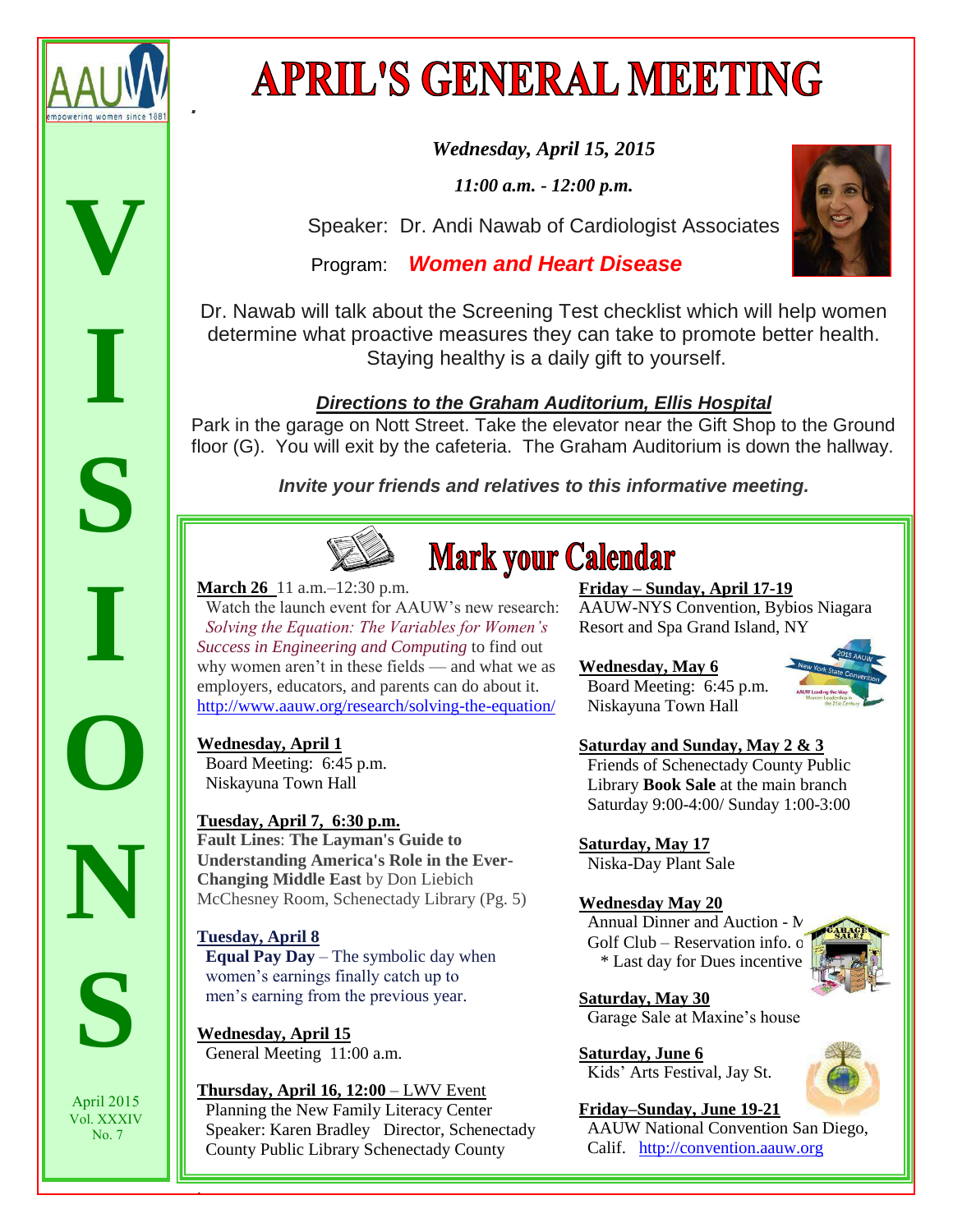

# *PRESIDENT'S MESSAGE*



With April comes showers and spring flowers! Are you as ready for some warmer weather as I am? When I moved to Schenectady almost two years ago, I didn't quite expect such arctic temperatures. However, I also didn't expect such warmth and support from all of you, my wonderful friends in AAUW. I am very grateful and humbled by your welcoming me and helping me to feel at home. And I am also very grateful for the support and guidance of all of our Board members. They are the heart and soul which enables our chapter to do all it does. Please consider becoming active at the Board level; we need YOU!

And I thought I would point out that we are also part of a much larger family of dedicated women, the National AAUW. Our national organization provides advocacy and research on issues of importance to women and girls, and offers grants and assistance for education and programming.

AAUW advocates for us on a national level. In recent years, AAUW was involved in the passage of legislation such as the Family and Medical Leave Act, the Shepard/Byrd Hate Crimes Prevention Act, and the Lilly Ledbetter Fair Pay Act. As a member you are provided with the weekly Washington Update on legislative issues. You can make your voice heard on these issues by joining the AAUW Action Network. AAUW conducts research on a number of gender related issues. Their work influences the national discussion on topics like the pay gap between women and men, sexual harassment in schools and on college campuses, and the underrepresentation of women in science and engineering.

In the last year AAUW awarded close to \$4 million in fellowships and grants to 245 scholars, researchers and community based programs for women and girls. Campus Outreach grants made it possible for AAUW to work with college campuses on issues of Title IX, workplace discrimination and sexual assault. Several STEM programs, supported by grants obtained from outside organizations, were held across the county and internationally. And there is more. The Legal Advocacy Fund (LAF) works to challenge sex discrimination in higher education and the workplace. Resources range from community outreach programs to backing of major cases. AAUW is a leader in advocating for women in STEM careers. As a member you receive AAUW's national publication, *Outlook,* covering pressing issues that women face today. Your membership and financial contributions to AAUW assures that women's issues will continue to receive the attention they merit.

# *Schenectady AAUW Proposed Officers for 2015-2016*

Robin Eddy and Bobbie Richardson, Chairs of the Nominating Committee are pleased to present and nominate the following slate of officers for 2015-2016. They were endorsed at the AAUW Board meeting in March.

| President                           | <b>Eleanor Aronstein</b>                  |
|-------------------------------------|-------------------------------------------|
| Program Vice-President              | Ellen Auerbach                            |
| Secretary                           | <b>Jennie Pennington</b>                  |
| Treasurer                           | <b>Ann Hicks</b>                          |
| Membership Vice-President           | <b>Pat Gregory</b>                        |
| <b>AAUW</b> Funds Vice-Presidents   | <b>Miriam Cajuste and Maxine Borom</b>    |
| <b>Public Policy Vice-President</b> | Linda Rizzo                               |
| Nominating Committee (elected)      | <b>Jennie Pennington and Faith Weldon</b> |
| Past Presidents                     | <b>Robin Eddy and Bobbi Richardson</b>    |

Nominees for these elected offices will be voted on during the business section of the May 21, 2014 meeting. Current members of our nominating committee include: Ann Hicks, Faith Weldon, Maxine Borom and Pat Terry.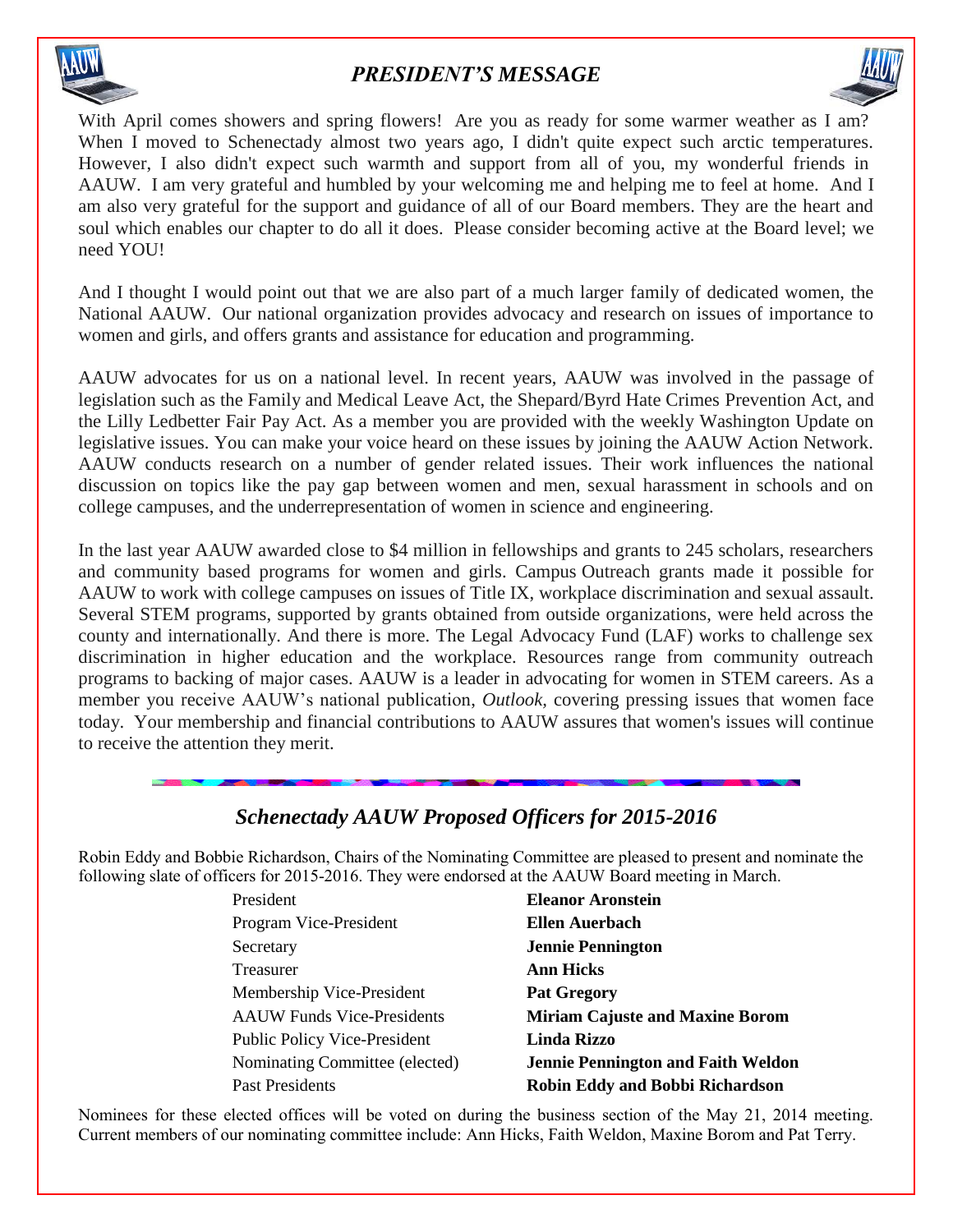#### *MEMBERSHIP*

The Renewal Membership Form is included in this month's "VISIONS". A special incentive will be applied if you pay your dues by **May 20 st** .

**Our statistics** as of March 1, 2015, are 71 active dues paying members and 24 Honorary Life members with free membership. These 24 women have been AAUW member for 50+ years each.

Obviously, we would like to add to our membership ranks. Towards that end, you might want to surprise a relative, friend, or neighbor, with membership. If you know a young woman who is graduating, you might consider a "Give a Grad A Gift" membership. For information, go to<http://www.aauw.org/resource/give-a-grad-a-gift> or contact one of us. A membership bestowal will be appreciated by all parties. Thanks for considering this investment in our branch future. ~ *Pat Gregory and Arlene Maranville*

*Just a reminder - \$46.00 of your \$49.00 national dues is tax deductible!*

### **PUBLIC POLICY** *PUBLIC SCHOOL CHOICE*

There has been a great deal in the news media regarding the need for charter schools especially in New York State. These schools are viewed as a panacea for improving the public school system, but in reality, they actually hurt the public school system. AAUW has always been at the forefront of educational change and innovation. However, the organization has a concern about the promotion of charter schools and private school voucher programs as a way to improve public education.

Charter schools are public operated schools that are exempt from many state regulations. Once a charter school is given permission to operate by the school board, the state education department, or a special charter school board, it receives taxpayer money. AAUW believes that the flexibility granted to charter schools should come with clear responsibilities. Publicly funded schools must be accountable to the public for academic achievement, health, and safety standards. Civil rights of all students and staff must also be protected. Regulations for these schools differ from state to state. Decisions regarding these regulations are made at the state and local levels. In addition, these schools also receive the same funding as the public schools in the same district.

The National Education Association (NEA) supports the position of AAUW on this issue. The NEA also opposes charter schools because it diverts resources from public schools that are already in need of funds. If more charter schools are approved, the burden to support public schools will fall even more on the "backs" of the taxpayers.

Competition has its benefits. However, school competition should not be implemented at the expense of the taxpayer and the public schools. The success of innovative educational alternatives depends largely on how they are designed and implemented. Oversight of these innovations is crucial to their success. AAUW has maintained that innovation and flexibility should not come at the expense of our public schools.

### **Annual Dinner Meeting and Auction** *–* **Wednesday, May 20, Mohawk Golf Club, 6:00 p.m.**

A different type of auction is envisioned for this year's annual dinner meeting. One year the Branch auctioned purses filled with items and other years it was wine. This year the request is that each study/interest group donate a bottle of wine and one or more items, preferably something, if not unique, at least unusual. For example: an item or gift certificate solicited from a favorite merchant, craft items, something you might consider contributing to the garage sale, but which might be a little too elegant or expensive for such a mundane fate. In your quest to declutter or downsize, you want it out of your house and going to a good cause. Donations can also be collected from your study group for the purchase of something special.

The more items we have the more money we can raise. *~ Maxine Borom and Miriam Cajuste*

*\* DINNER BUFFET RESERVATION* **– Send your \$30 check made out to AAUW, Schenectady Branch to Bobbi Richardson, 1417 Fox Hallow Road, Niskayuna, NY 12309**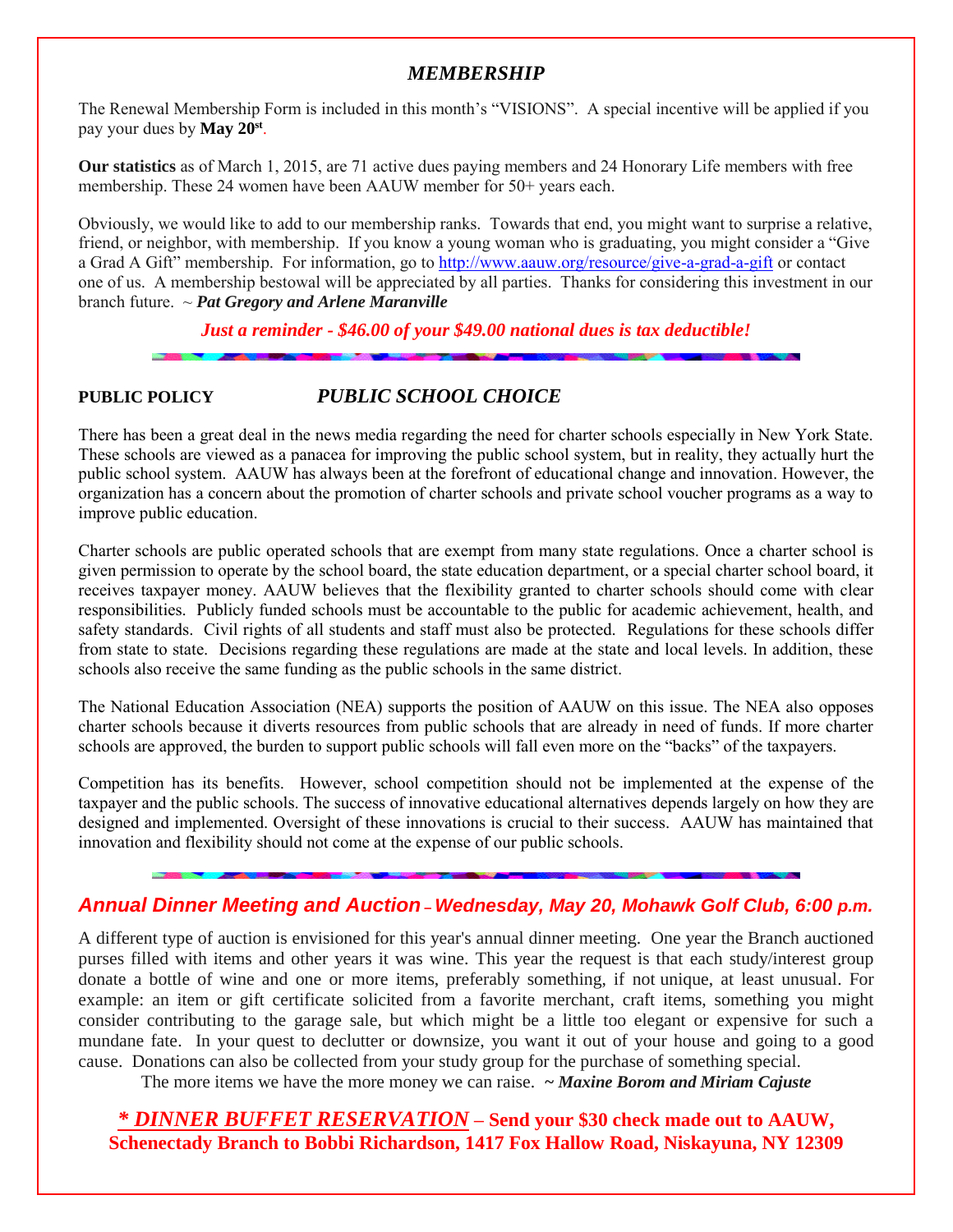

# **Think Spring!** Niska-Day is May 17th!



Niska-Day will once again be held at Craig Elementary School. The theme this year is **Niska-Day, Under The Big Top.** I know it is hard to imagine but we need to think about digging perennials (when the ground thaws and they start sprouting) and potting them up for our sale. **The plants do much better if they are potted in clumps and given a little fertilizer two or** 

**three weeks before the sale so they are well established and look healthy.** Plants that are not potted will wilt and do not sell. We also will be selling houseplants! Now is a good time to take cuttings and start fertilizing them!

Niska-Day is a great community event! Our plant sale is one of our major fundraisers for EF, LAF and community projects. This is a fun event to volunteer at. Opportunities for volunteering will be listed in the May Visions. If you have any questions or need help with digging out your perennials, contact Jean Wildgrube (982-5837) or Bobbi Richardson (346-6697), co-chairs.



*Our AAUW Garage Sale* Maxine Borom's House 2171 Fox Hill Drive, Niskayuna *Saturday, May 30th , 9:00 a.m. – 3:00 p.m.*



We will once again hold our popular garage sale. A time to rid your home of items that someone else will treasure. Your donated treasures could include household items, books, toys, games, jewelry and individually wrapped baked goods. We do not accept clothing. Please price your items before you bring them to the sale. It is always difficult to determine the value of an item, so pricing an item ahead would be appreciated.

Volunteer times and merchandise drop-off will be listed in the May newsletter.

This is a fun AAUW activity and we hope that many of you will donate items and volunteer to staff the event.

Needed: Someone with a pick-up truck to transport tables sometime prior to the sale.

\* If you have an unusual, valuable or a collection of items that might draw collectors or dealers, please let Pat Terry (372-8431) know so that we can add the information to our newspaper article.

# **More Volunteer Opportunities**

*Community Events* 

#### **Saturday and Sunday, May 2 & 3**

 Friends of Schenectady County Public Library **Book Sale** Contact Robin Eddy at 346-1693 or rjeddy321@gmail.com if you would like to volunteer at this event.

#### **Saturday June 6**

 The Annual Schenectady Kids Art Festival Contact Bobbi Richardson at 346-6697 or [Roberta\\_Richardson@hotmail.com](mailto:Roberta_Richardson@hotmail.com) At our AAUW table, children decorate bags to put all their artwork and free goodies in.

*"If you look at what you have in life, you'll always have more.* **Quote of the Month** *If you look at what you don't have in life, you'll never have enough."* ~ Oprah Winfrey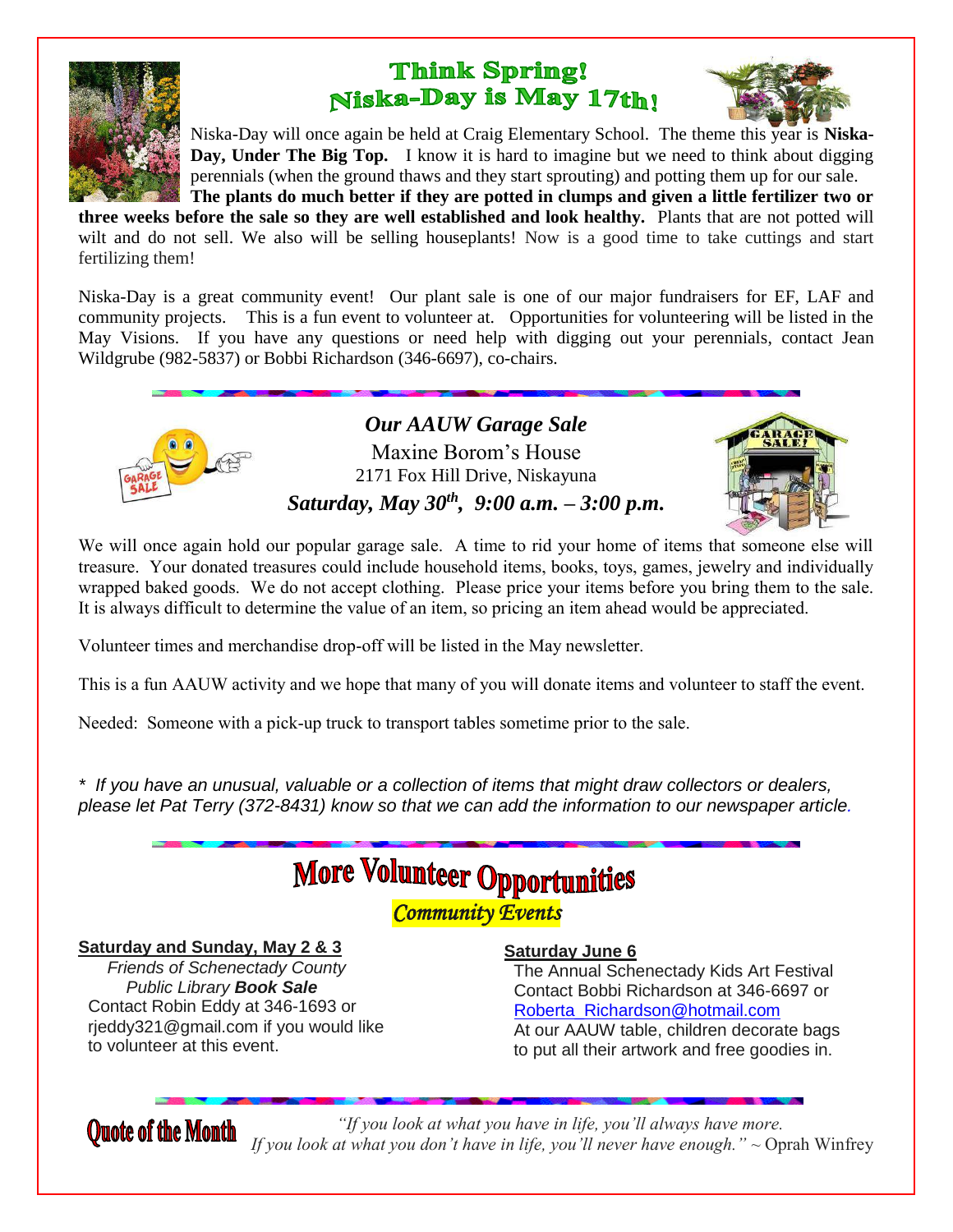# *Study and Interest Group Meetings for April 2015*

 **If you're interested in attending a meeting, contact the leader.**

**Book Exchange 1** Leader: Dottie Potochnik 399-3854 No regular meetings

#### **Book Exchange 2**

 $\overline{a}$ 

Leader: Ellie Rowland (250-4302) No regular meetings

### **Couples Gourmet**

Co-Leaders: Jennie Pennington 372-7503 Jackie Mendini 869-3816

#### **Friday April 10, 7:00pm**

Theme: "April in Paris" Hostess: Pat Terry Location: 1059 Garner Ave. Co-hostess: Katherine Stanczyk



#### **Diverse Topics**

Leader: Gail Karl (393-7590) **Monday, April 20, 1:30** Program: Guided tour of Heritage House Union Street, Niskayuna

#### **Mah Jongg**

Leader: Robin Eddy (346-1683) **Monday, April 13, 1:30 p.m.** Hostess: Dottie Potochnik 399-3854 Location: 5000 Philomena Blvd. Apt 229 Schenectady



Hostess: Ellie Rowland Location: 216 Lois Lane, Niskayuna

**Monday, April 27, 1:30 p.m.**

**Look for this year's SPECIAL INCENTIVE on the Membership Renewal form!** 

#### **Modern Literature**

Co-Leaders: Joan Amell (399-4709) Mary Delory (393-6811)

#### **Monday, April 13 7:30**

Book: *The Invention of Wings* by Susan Monk Kidd Reviewer: Arlene Maranville Hostess: Mildred Creasey 370-0410 Location: 4 Boyle Road, Scotia Co-hostess: Mary Delory

#### **Quilting**

Leader: Pat Terry (372-8431) **Monday April 28, 7:00 p.m.** Program: Tie-in Hostess: Pat Buczkowski 372-3893 Location: 24 Haviland Drive, Scotia

#### **Science Topics**

Leader: Emily Hart (374-3229) **Monday, April 6, 7:30** Program: Presentation on partial corneal transplants Hostess: Nancy Walden (374-9026) Location: 204 Glen Eddy Drive, Niskayuna

#### **Varied Interests**

Leader: Arlene Maranville (384-1639) **Thursday, April 9, 12:30**  Program: Books We've Read Hostesses: Arlene Marianville (384-1639) Location: 1 Maywood Drive, Scotia Co-hostess: Pat Buczkowski

### **Serendipity**

Co-Leaders: Jennie Pennington (372- 7503) Reba Mehan (374-7886) If you have a program or trip you would like to suggest, contact one of the co-leaders.

Many of you may remember Marcia Liebich, president of our branch in 1978-79 and then a member of the AAUW-NYS leadership development team. Her husband, Don, has recently published a book, *Fault Lines: The Layman's Guide to Understanding America's Role in the Ever-Changing Middle East.* **Study and Interest Group Meetings for April 2015<br>
If you're interested in attending a meeting, contact the leader.**<br>
Study and American Considers.<br>
Usine Potochnik 399-3854<br>
Usine Mouth (1894-47)<br>
The Newland (250-44302)



He will be speaking at the Schenectady Library on **Tuesday, April 7 at 6:30 P.M.**